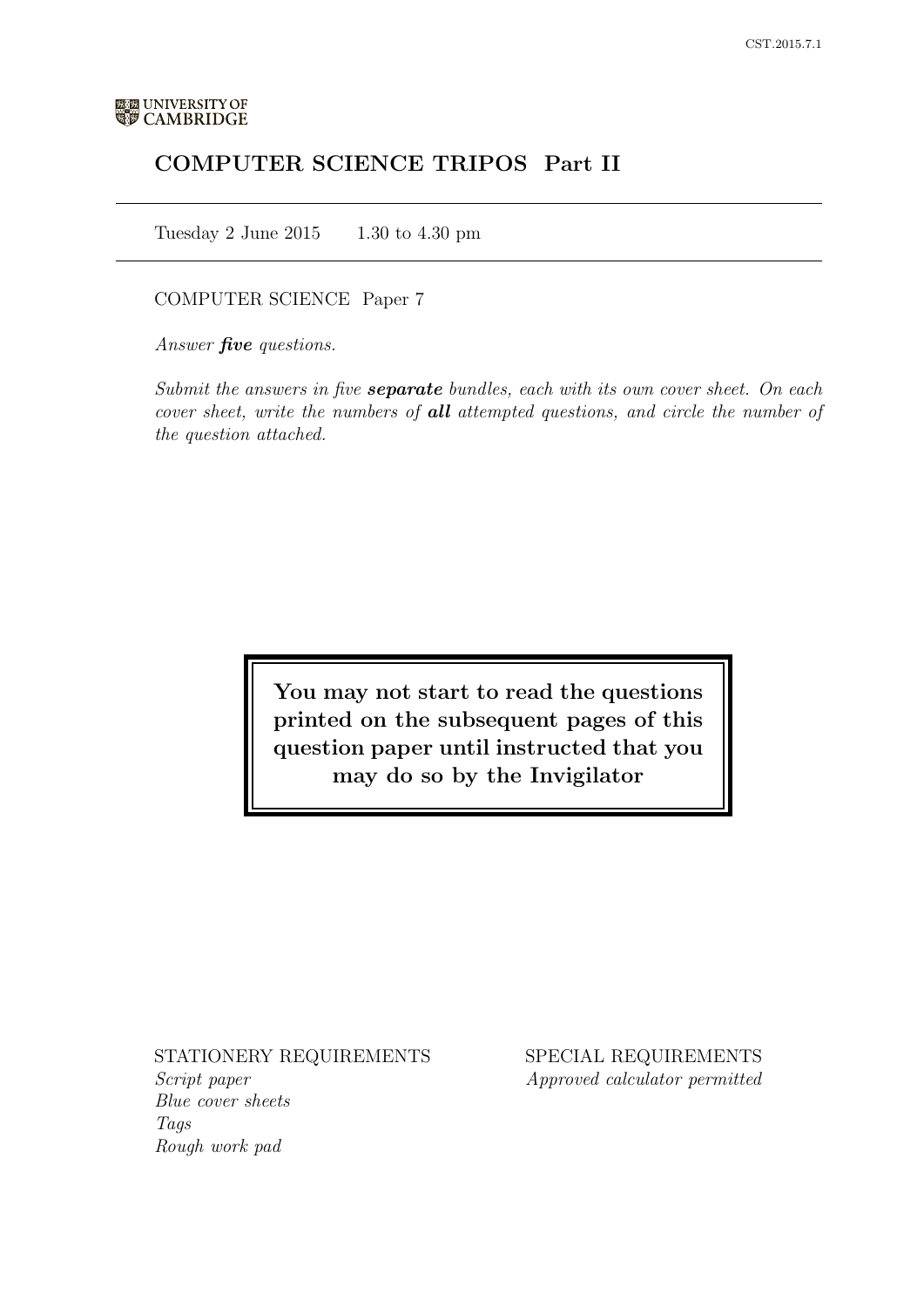# 1 Advanced Graphics

In this question, you are asked to write OpenGL GLSL code. Correct GLSL syntax is not required and is not part of the marking scheme. If you are unsure of a method name or syntax, use a reasonable approximation. Full marks will be awarded if you make your intention clear with the use of suitable comments.

An OpenGL program is using the following GLSL shader fragment program:

```
#version 330
const vec3 BLACK = vec3(0, 0, 0);
const vec3 WHITE = vec3(1, 1, 1);
const vec3 BLUE = vec3(0, 0, 1);
uniform vec3 eyePosition; // Camera position
uniform vec3 lightPosition; // Light source position
in vec3 position; // Fragment position
in vec3 normal; // Fragment normal
out vec4 fragmentColor; // GLSL fragment output color
void main() {
 vec3 color = WHITE;
 // [YOUR CODE HERE]
 fragmentColor = vec4(color, 1);
}
```
The shader is being used to render a cube. The cube is centered at the origin, axis-aligned, and has edge length 2; its corners are from  $(-1, -1, -1)$  to  $(1, 1, 1)$ .

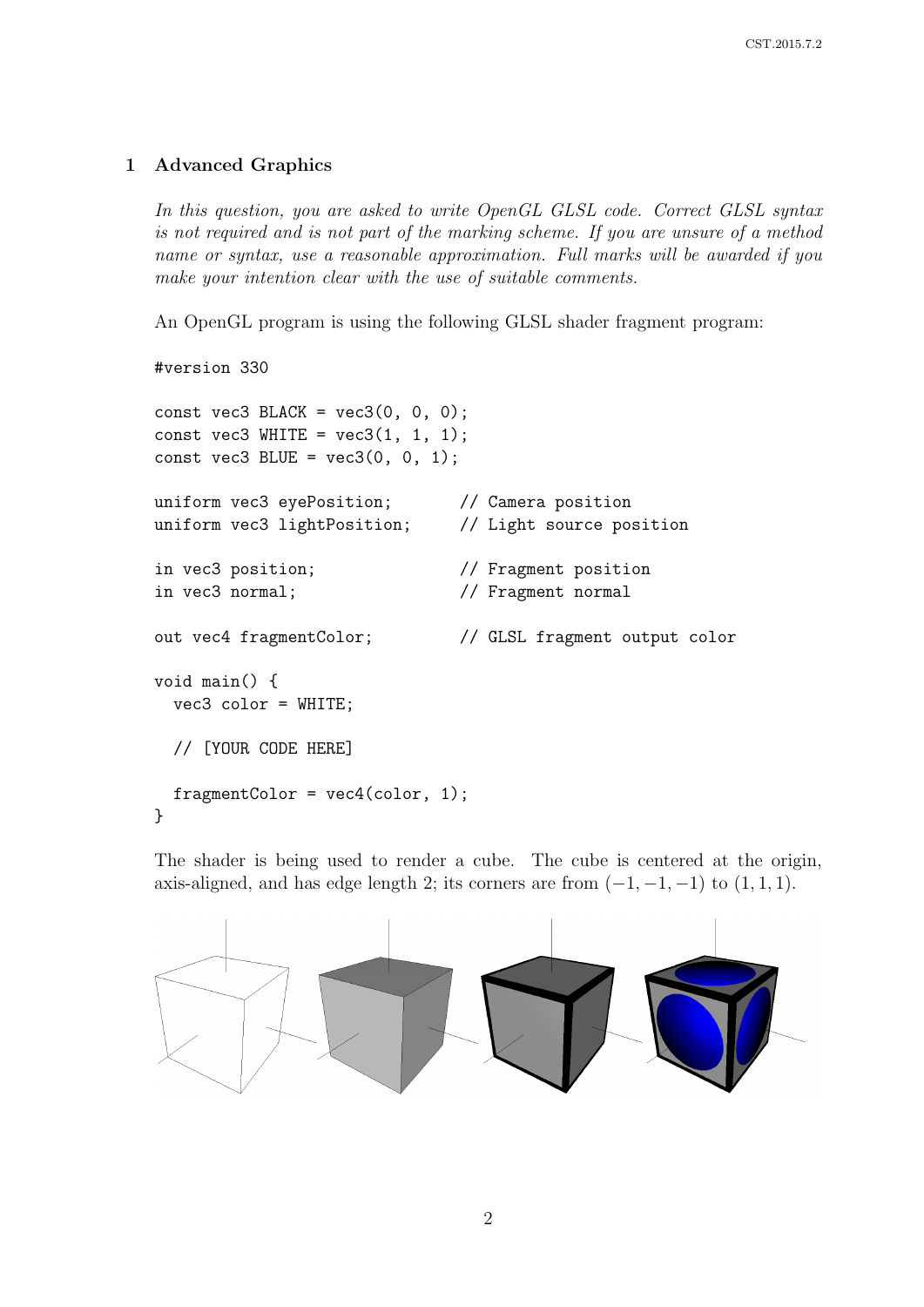- (a) **Diffuse shading:** Fill in the body of the shader fragment program to implement diffuse shading. [4 marks]
- (b) Specular shading: Extend your solution to implement specular shading as well as diffuse shading. Shade the surface with a 75% diffuse, 25% specular balance between the two methods. [4 marks]
- (c) Procedural texturing: Extend your solution to render thick black edges on all faces of the cube (see illustration). The edges should be approximately 0.1 units thick. [6 marks]
- (d) Procedural texture effects: Extend your solution to create the illusion of a dark blue sphere of radius 1.3 units emerging through the sides of the cube.

[6 marks]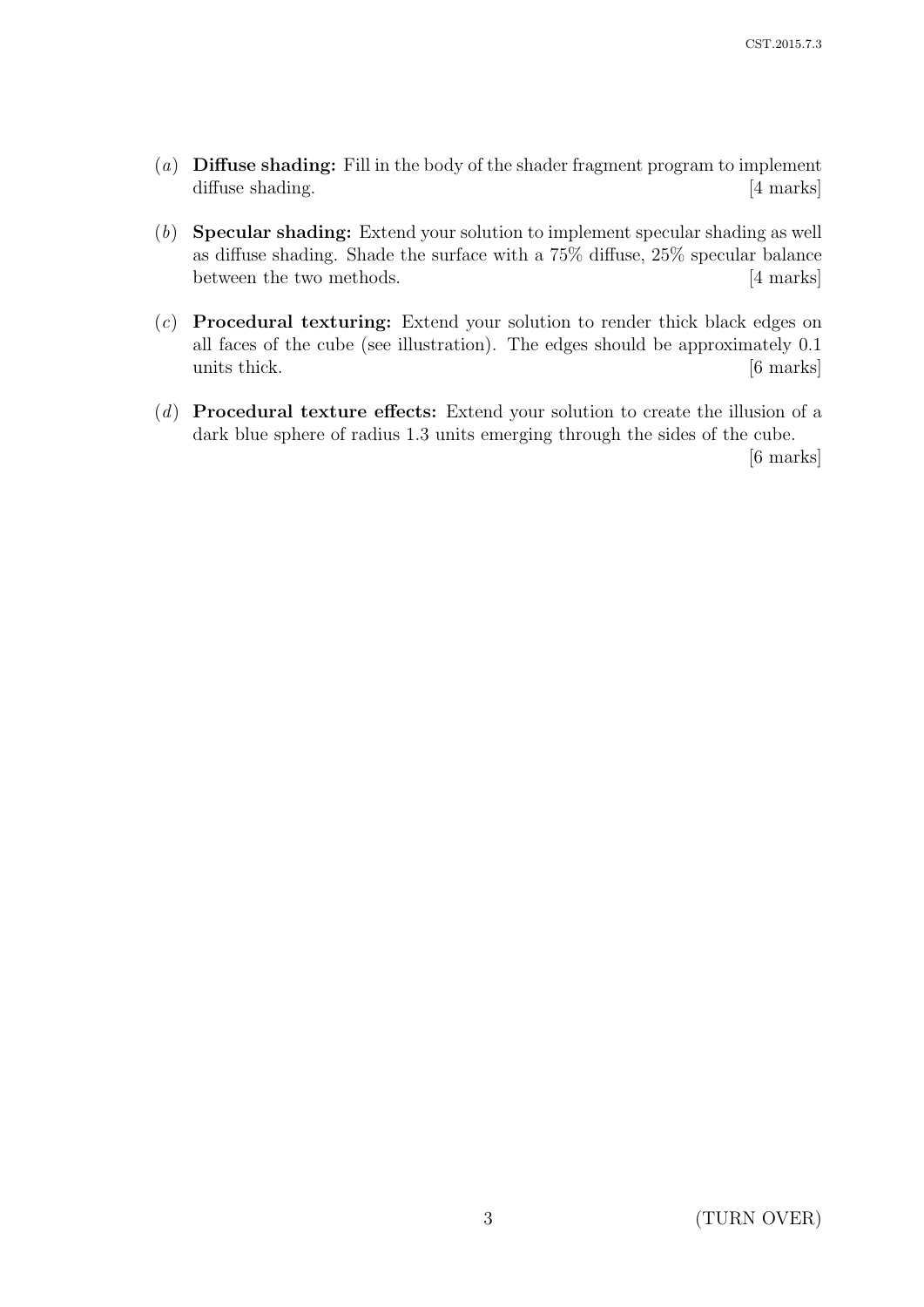### 2 Advanced Algorithms

- (a) State the fundamental theorem of linear programming. [3 marks]
- (b) Consider the following linear program:

$$
Minimize -3x_1 - 2x_2
$$

subject to:

$$
3x_1 + x_2 \le 5
$$
  
-2x<sub>1</sub> \ge -10 + 4x<sub>2</sub>  
x<sub>1</sub>, x<sub>2</sub> \ge 0.

- $(i)$  Convert this LP into standard and slack form, and specify the initial basic solution. [4 marks]
- $(ii)$  Solve this LP using the simplex algorithm. Specify the associated basic solution after each iteration. [4 marks]
- (c) We consider the Steiner Tree Problem defined as follows. We are given an undirected, connected graph  $G = (V, E)$  with a non-negative cost-function  $c: E \to \mathbb{R}_+$ . Further, we are given a set  $S \subseteq V$  of terminals. The goal is to find a minimum-cost subgraph of  $G$  that connects all terminals, where the cost of a subgraph is the sum of the costs of its edges.

Consider the following algorithm:

- Let  $H = (V, E')$  be the metric completion of G, where  $E' = \{ \{u, v\} : u, v \in$  $V$  } and  $c({u, v})$  is the cost of the shortest path from u to v in G.
- Compute a Minimum Spanning Tree T on the subgraph  $H[S]$  induced by the set of terminals S.
- Replace every edge  $\{u, v\}$  in T by the edges of a shortest path from u to v in G, and return the solution.
- (*i*) Prove an upper bound of  $2(1 \frac{1}{5})$  $\frac{1}{|S|}$  on the approximation ratio of this algorithm.

[Hint: You can use an approach similar to the analysis of Approx-TSP-TOUR.] [6 marks]

(ii) Construct an example which provides a matching lower bound on the approximation ratio. [3 marks]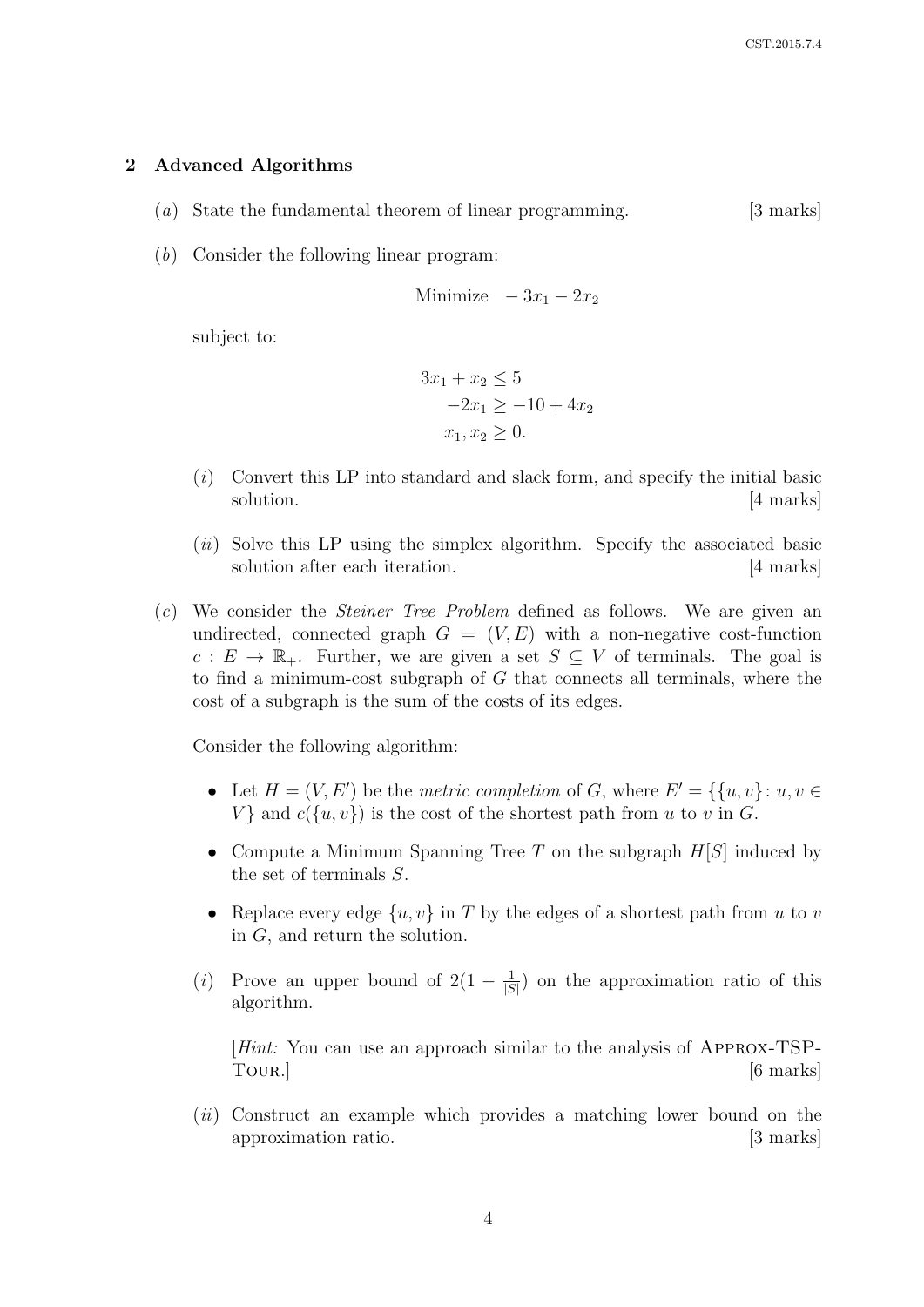### 3 Bioinformatics

- (a) Compute the global alignment and the best score of the following sequences CGTGAA, GACTTAC with the following parameters: match score  $= +5$ , mismatch score =  $-3$ , gap penalty =  $-4$ . [4 marks]
- (b) If the sequences have different base composition or length, what parameter values would you choose in order to determine multiple alignment of the sequences? Justify your answer. [4 marks]
- (c) Discuss the main features of the Burrows-Wheeler transform (BWT) using the following example:  $T = GATTACA\$ . Also explain the reversibility of BWT. [4 marks]
- (d) Discuss the use of clustering in the analysis of gene expression microarray data. [4 marks]
- (e) Discuss the UPGMA algorithm as applied to the following distance matrix of the species  $A, B, C$  and  $D$ .

| species | A                                                            | B | C |
|---------|--------------------------------------------------------------|---|---|
| B       | $\begin{pmatrix} 2 \\ 4 \\ 6 \\ 6 \end{pmatrix}$             |   |   |
| D       | $\begin{pmatrix} 2 \\ 4 & 4 \\ 6 & 6 \\ 6 & 6 \end{pmatrix}$ |   |   |

[4 marks]

### 4 Business Studies

- (a) Explain the concept of Net Present Value (NPV) and include a description of how it is calculated. [5 marks]
- (b) You are asked to help prepare a bid, under the Private Finance Initiative (PFI) to develop, install and maintain for 4 years, a patient information system for a hospital. The hospital Trust will pay the bid amount in 5 equal annual payments at the beginning of each year. Your development team estimates development and installation will cost £1M and maintenance £100k per annum. Which of the following bids: £1500k, £1600k or £1700k should your team submit, assuming a discount rate of  $10\%$  per annum? Show your working. [10 marks]
- (c) Draw up a cash flow for this project. How much funding is needed assuming a loan interest rate of 10% per annum? [5 marks]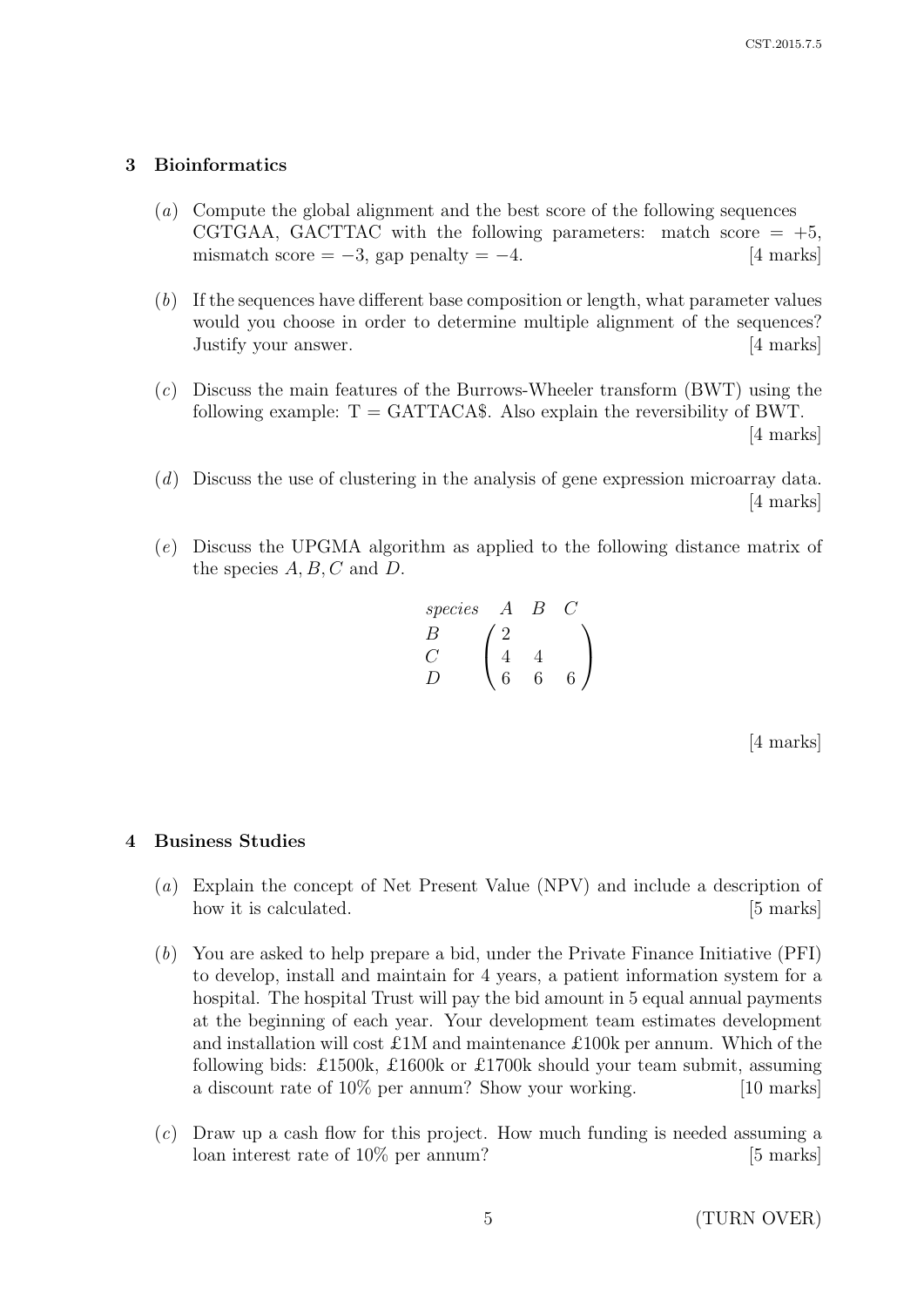# 5 Comparative Architectures

- (a) Why do modern processors typically exploit multiple cores rather than a single multithreaded processor? [5 marks]
- (b) What does support for vector chaining and tailgating allow in a vector processor? [5 marks]
- (c) How might recent advances in die stacking help to improve microprocessor performance and reduce costs? [5 marks]
- (d) In what ways might parallelism be exploited to reduce the power consumption of a microprocessor? [5 marks]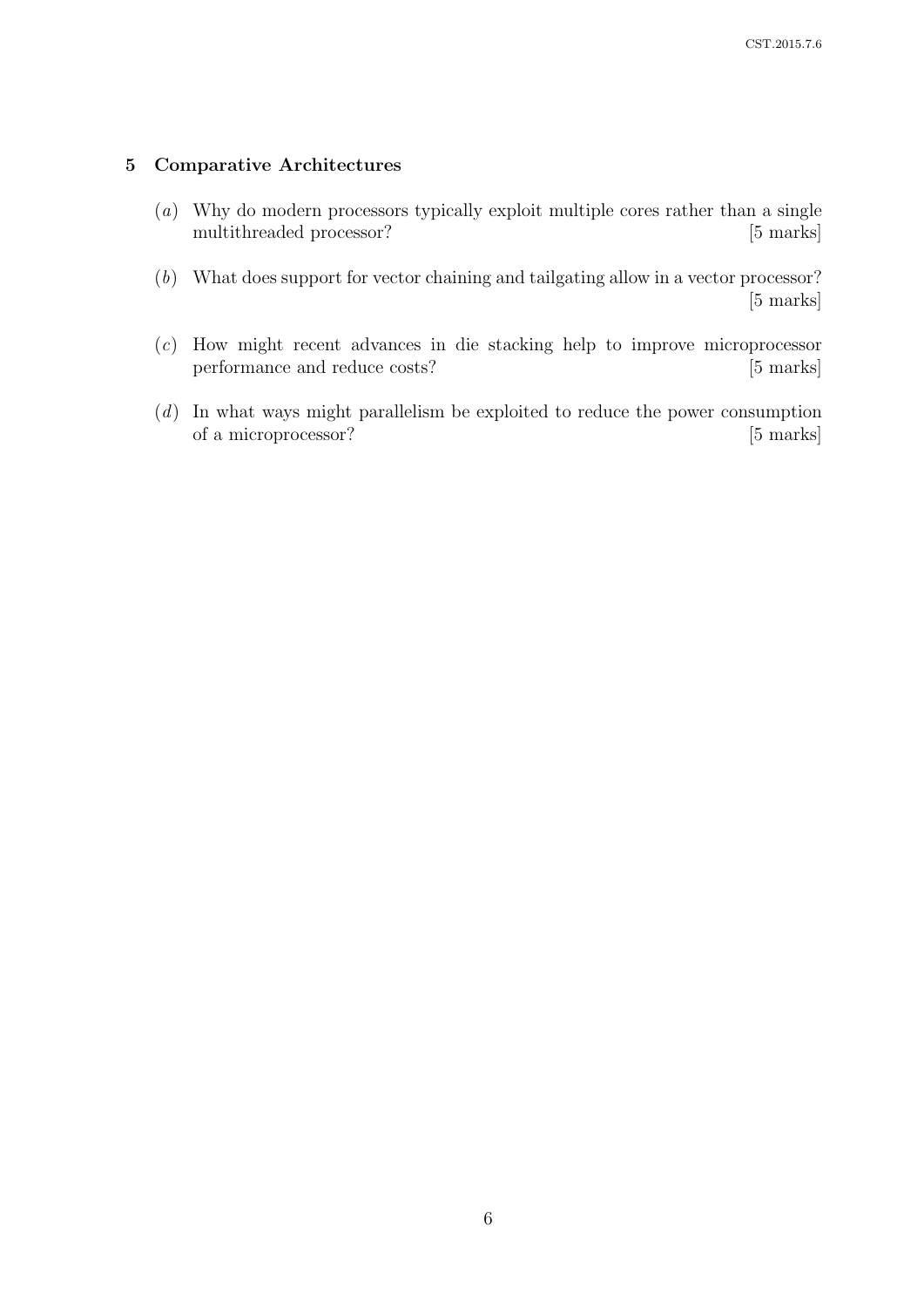#### 6 Denotational Semantics

- (a) For monotone functions  $f, f': P \to Q$  between posets  $(P, \sqsubseteq_P)$  and  $(Q, \sqsubseteq_Q)$ , let  $f \sqsubseteq f' \iff \forall x \in P$ .  $f(x) \sqsubseteq_Q f'(x)$ .
	- (i) Prove that the binary relation  $\Box$  is a partial order. [3 marks]
	- (*ii*) For monotone functions between posets  $p: P' \to P$ ,  $f, f': P \to Q$ , and  $q: Q \to Q'$ , prove that  $f \sqsubseteq f' \implies q \circ f \circ p \sqsubseteq q \circ f' \circ p$ . [1 mark]
- (b) An adjoint pair  $(f : P \to Q, g : Q \to P)$  is a pair of monotone functions between posets such that  $id_P \sqsubseteq g \circ f$  and  $f \circ g \sqsubseteq id_Q$ .
	- (i) Let  $f_1, f_2 : P \to Q$  and  $g_1, g_2 : Q \to P$  be monotone functions between posets such that  $(f_1, g_1)$  and  $(f_2, g_2)$  are adjoint pairs. Prove that:
		- (A)  $f_1 \sqsubset f_2 \iff q_2 \sqsubset q_1$  [4 marks]

(B) 
$$
f_1 = f_2 \iff g_1 = g_2
$$
 [2 marks]

(*ii*) Let  $(f : P \to Q, g : Q \to P)$  be an adjoint pair where the posets P and Q have least elements. Prove that the monotone function  $f$  is strict.

[2 marks]

- $(c)$  (i) Define the notion of lub (least upper bound) of a countable increasing chain in a poset. [2 marks]
	- (*ii*) Let  $(f: D \to E, g: E \to D)$  be an adjoint pair where each of the posets D and  $E$  is a cpo (chain complete poset). Prove that the monotone function  $f$  is continuous. [6 marks]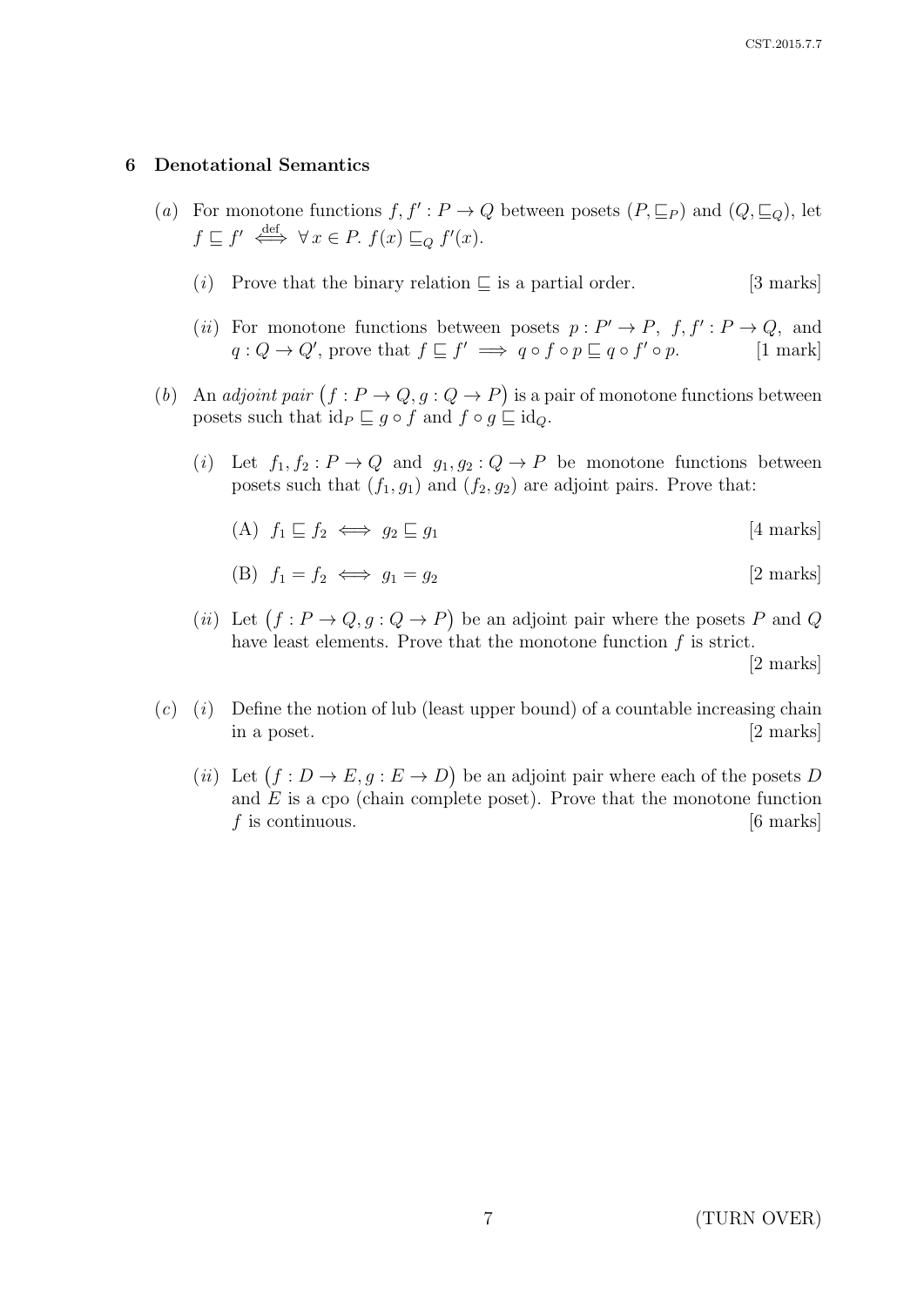# 7 Hoare Logic

- $(a)$  Explain informally the difference between Gödel's completeness theorem and his first incompleteness theorem. [8 marks]
- (b) State the meaning of Hoare triples  $\{P\} \ C \ Q\}$  in separation logic. [3 marks]
- $(c)$  For each Hoare triple  $(i)$ ,  $(ii)$  and  $(iii)$  below state whether the triple is true. Explain your answer and if the triple is true give a proof using separation logic. You may assume  $\vdash P$  if P is a true separation statement  $(e.g. \vdash X \mapsto 0 \Rightarrow X \mapsto -).$  Such assumed statements should be stated explicitly and informally justified.
	- (*i*)  $\{X = 0\}$   $[X] := 1 \{0 \mapsto 1\}$
	- (*ii*)  $\{X = 0\}$  [X] :=1  $\{0 \mapsto 1\}$
	- (iii)  $\{X = 0 \land X \mapsto 0\}$   $[X] := 1 \{0 \mapsto 1\}$

[9 marks]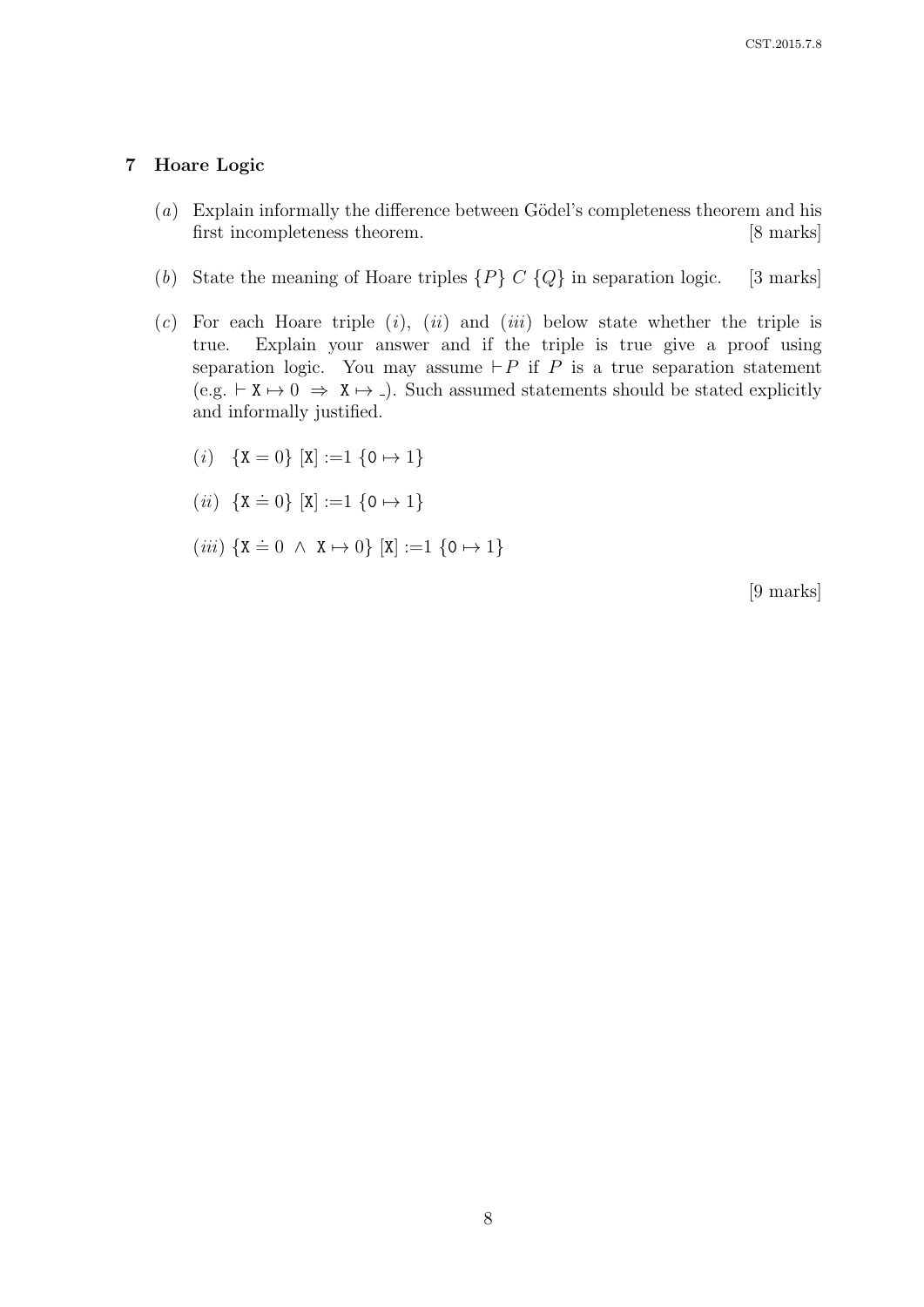# 8 Human–Computer Interaction

This question asks you to analyse the design of a familiar website, but applying fundamental principles of human-computer interaction rather than simply repeating web design conventions. Start by choosing the website that you will use for the remainder of the question. This can be any site that has sufficient complexity for the user to manipulate structured information, and should be a site that you yourself use regularly enough to be familiar with its interface. You may assume that the examiner is familiar with current versions of Facebook, Wikipedia, Gmail, Hermes webmail, YouTube and Amazon. If you wish to use a site other than one of these, please provide a pictorial sketch that you can refer to in your answer.

- (a) Name the website that you will refer to in the rest of this question, and explain the nature of the information structure that the user creates and interacts with when using this site. Provide a pictorial sketch if necessary, as described above. [1 mark]
- (b) Describe two aspects of the visual language (marks, symbols, regions, surfaces) used in the design of this site. For each aspect, explain the nature of the correspondence between the visual appearance and its meaning or purpose within the interaction design. [6 marks]
- (c) Describe a typical activity in which the user interacts with the information structure presented by the site. You should refer to two different Cognitive Dimensions that are particularly salient in this activity, and explain what effect each of these has on the user's experience. [6 marks]
- (d) Propose a way in which the visual design of the site might be modified, that would have an effect on one of the Cognitive Dimensions described in part  $(c)$ . Consider any trade-offs that might result. [3 marks]
- (e) Describe how you could carry out an investigation to evaluate the effects predicted in part  $(d)$ . [3 marks]
- (f) How would you classify the method you have described in part  $(e)$ , using the distinctions between qualitative/quantitative, empirical/analytic, and summative/formative methods? [1 mark]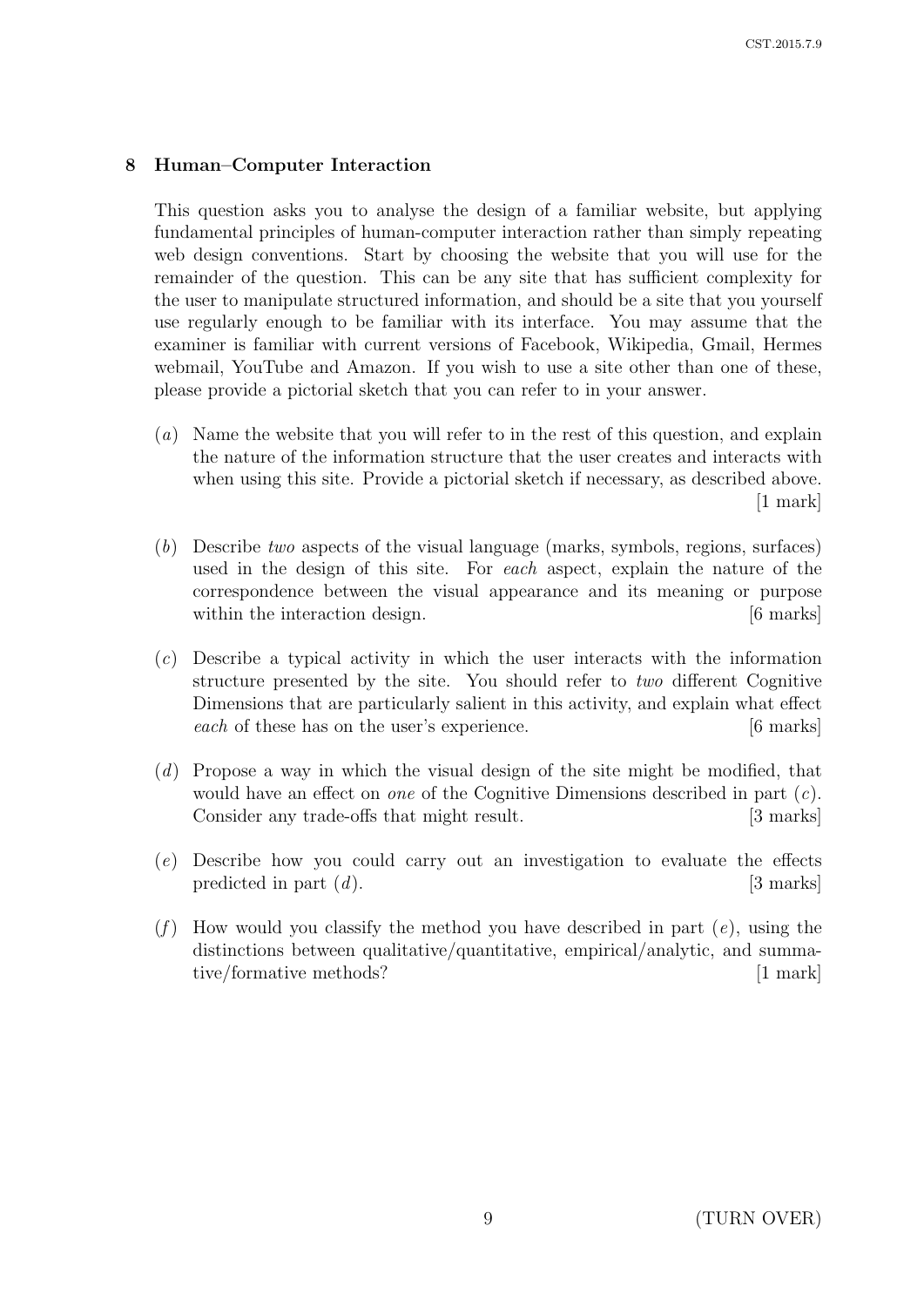# 9 Information Theory and Coding

(a) A two-state Markov process may emit a '0' in State 0 or a '1' in State 1, each with probability  $\alpha$ , and return to the same state; or with probability  $1 - \alpha$  it emits the other symbol and switches to the other state. Thus it tends to be "sticky" or oscillatory, two forms of predictability, depending on  $\alpha$ .



- (i) What are the state occupancy probabilities for  $0 < \alpha < 1$ ? [2 marks]
- $(ii)$  What are the entropy of State 0, the entropy of State 1, and the overall entropy of this source? Express your answers in terms of  $\alpha$ . [2 marks]
- (*iii*) For what value(s) of  $\alpha$  do both forms of predictability disappear? What then is the entropy of this source, in bits per emitted bit? [2 marks]
- $(b)$  Consider a binary symmetric channel with error probability p that any bit may be flipped. Two possible error-correcting coding schemes are available.
	- (i) Without any error-correcting coding scheme in place, state all the conditions that would maximise the channel capacity. Include conditions on the error probability  $p$  and also on the probability distribution of the binary source input symbols. [2 marks]
	- $(ii)$  If a  $(7/4)$  Hamming code is used to deliver error correction for up to one flipped bit in any block of seven bits, provide an expression for the residual error probability  $P_e$  that such a scheme would fail.  $[2 \text{ marks}]$
	- (iii) If instead repetition were used to try to achieve error correction by repeating every message an odd number of times  $N = 2m + 1$ , for a positive integer m followed by majority voting, provide an expression for the residual error probability  $P_e$  that the repetition scheme would fail. [2 marks]
- (c) Gabor wavelets are an important class of complex-valued functions for encoding information with maximal resolution simultaneously in the frequency domain and the signal domain. Using an expression for their functional form, explain:
	- $(i)$  their spiral helical trajectory as phasors, shown here with projections of their real and imaginary parts;
	- $(ii)$  the Uncertainty Principle under which they are optimal;
	- $(iii)$  the spaces they occupy in the Information Diagram;
	- $(iv)$  some of their uses in pattern encoding and recognition.

[8 marks]

l Im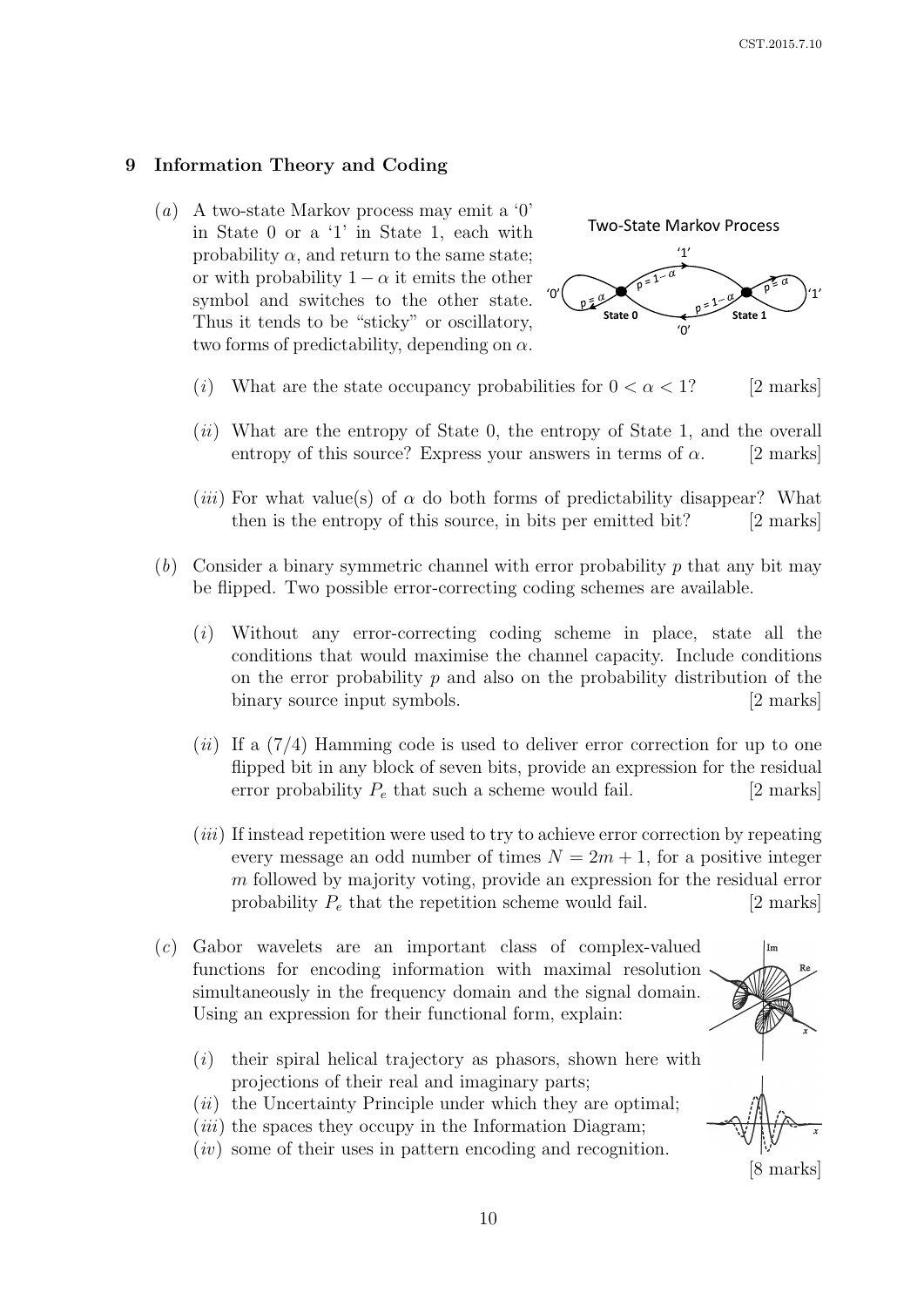#### 10 Natural Language Processing

The following grammar fragment associates context free syntax rules with lambda calculus rules for semantic composition:

| $S \rightarrow NP VP$     | Vditrans -> gives                                                         |
|---------------------------|---------------------------------------------------------------------------|
| VP'(NP')                  | $\lambda y \lambda x \lambda z$ [give'( <i>z</i> , <i>y</i> , <i>x</i> )] |
| VP -> Vditrans NP PPto    | Vintrans -> sleeps                                                        |
| (Vditrans'(NP'))(PPto')   | $\lambda w$ [sleep'(w)]                                                   |
| $VP \rightarrow Vintrans$ | $NP \rightarrow$ Sandy                                                    |
| Vintrans'                 | S,                                                                        |
| PPto $\rightarrow$ to NP  | $NP$ $\rightarrow$ $Kim$                                                  |
| NP'                       | k <sub>i</sub>                                                            |
|                           | $NP \rightarrow$ Fido                                                     |
|                           |                                                                           |

- (a) Show the semantics that the grammar above would assign to: Kim sleeps Kim siceps [2 marks] [2 marks]
- (b) Extend the grammar to also allow: Kim gives Sandy Fido Show the semantics your grammar gives for this sentence. [2 marks]
- (c) Extend the grammar so the following sentences are all given the semantics reject'( $k, f$ ), explaining the reasons for the choices you have made. Kim rejects Fido Kim turns Fido down Kim turns down Fido [7 marks]
- (d) Most native English speakers accept sentences like  $(d)(i)$  below as grammatical but find sentences like  $(d)(ii)$  ungrammatical. Outline how you would augment the grammar you gave in answer to (c) so that  $(d)(i)$  was accepted but  $(d)(ii)$ was not.
	- $(i)$  Kim turns it down
	- $(ii)$  \*Kim turns down it

[3 marks]

(e) What alternative strategy might you use in a large-scale language generation system to ensure that  $(d)(i)$  was generated in preference to  $(d)(ii)$ ? In general, what are the advantages and disadvantages of this approach in comparison with constraining generation by the grammar? [6 marks]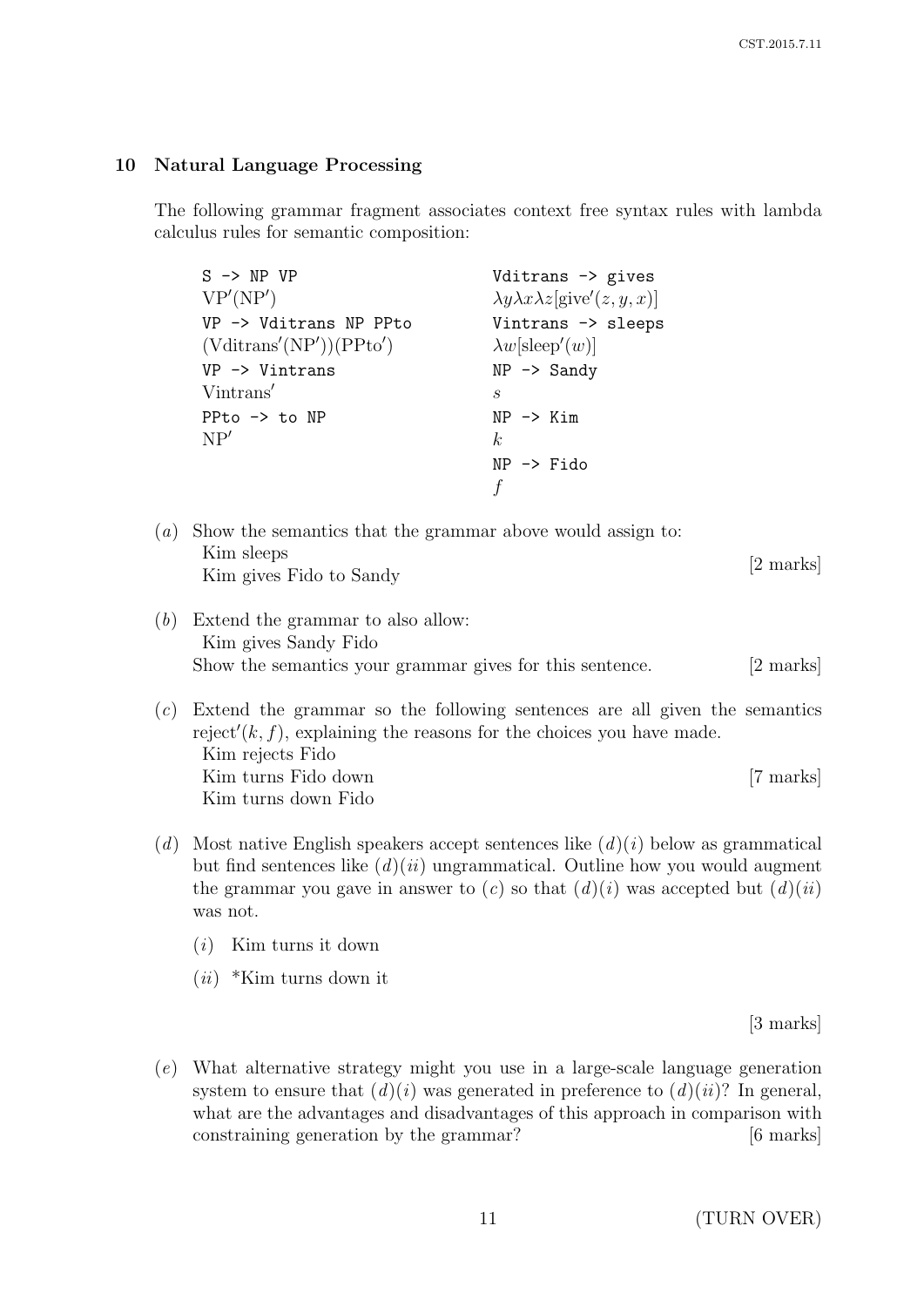# 11 Optimising Compilers

This question concerns intraprocedural analysis of a flowgraph-style program P whose instructions are in three-address form and labelled  $S_1, S_2, \ldots$ , with  $S_1$  labelling the first instruction to be executed. Input parameters to the program are simulated by the first few instructions of P being of the form  $x = \text{read}()$ , and the result given by a return instruction.

An instruction  $T$  is a *semantic reaching definition* at instruction  $U$  if, for some execution starting at  $S_1$ , instruction T writes to a variable x which does not suffer an intervening assignment when execution reaches instruction  $U$ . We write  $RD(i)$ for the set of instructions  $S_j$  whose definitions reach instruction  $S_i$ .

- (a) By analogy with live variable analysis or available expression analysis, derive dataflow equations for RD and give an algorithm for solving these. Explain any approximation you make, carefully justifying the form of this approximation. [Hint: you may find it useful to define gen and kill for instructions.] [8 marks]
- (b) Is your analysis for reaching definitions flow-sensitive or flow-insensitive? Give a one-sentence justification of your answer. [2 marks]
- $(c)$  One use of reaching definitions is for constant propagation: when we know that reading a variable in an operand in a given instruction will always result in the same value k, we may replace the operand with k. Carefully explain how we can use the result of reaching-definitions analysis to perform constant propagation. [Hint: you may find it useful to consider the instruction form  $z:=x+y$ .]

[3 marks]

(d) Explain how your constant-propagation algorithm would react to the following flowgraph expressed as C code:

```
int t,r,x;
x = read();
if (x>91) t=7; else t=6;
r = t/2;
return r+39;
```
Either explain why your resulting code is optimal, or indicate the source of any information loss which precludes it being optimal. [3 marks]

(e) Suppose now the 3-address code were in SSA (single static assignment) form. How would this affect the result of reaching-definitions analysis? [4 marks]